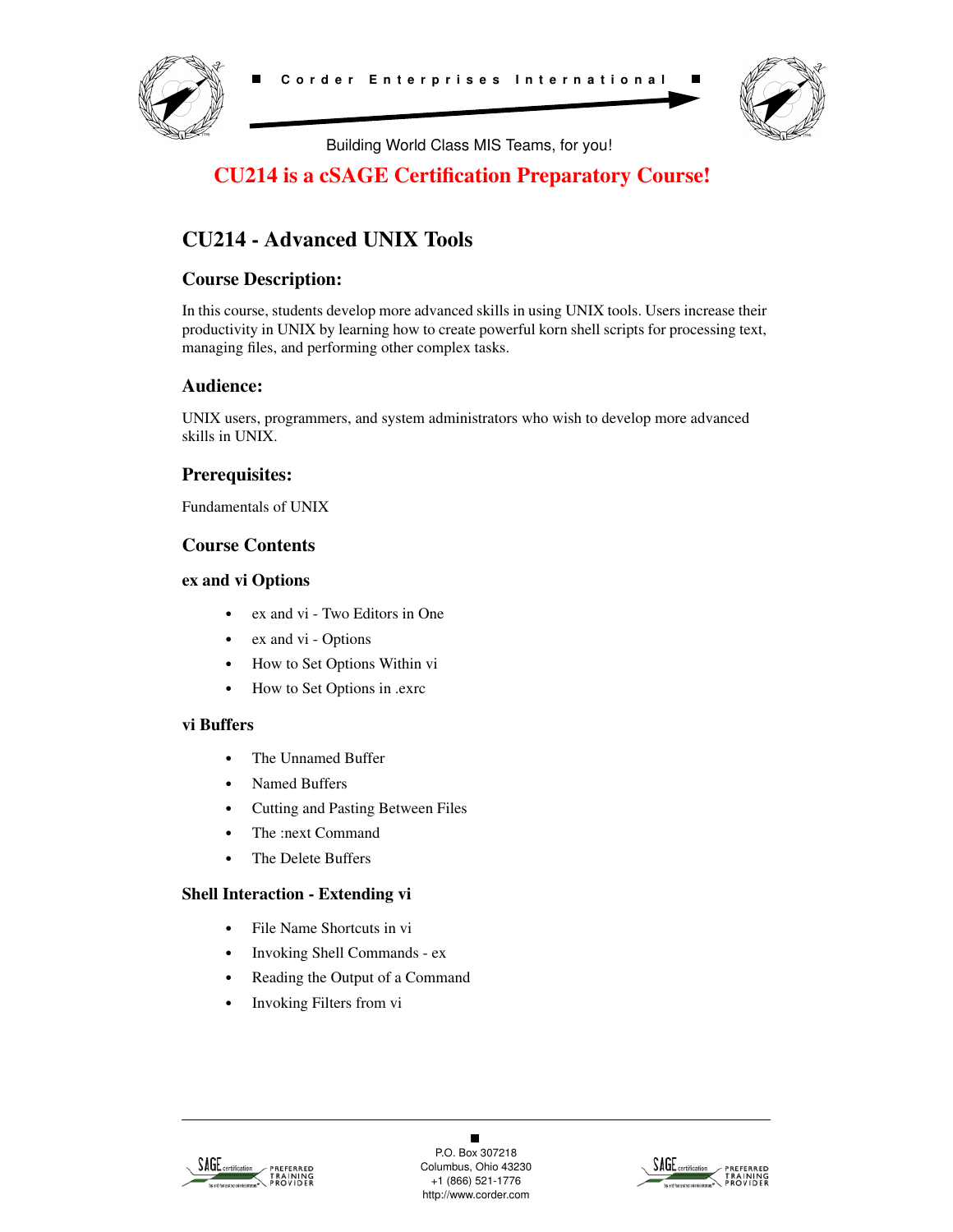# **CU214 - Advanced UNIX Tools**

#### **vi Macros**

- **•** What are Macros and Why?
- **•** The :map Command
- **•** The vi Quote Mechanism
- **•** Markers
- **•** Executing Commands from a Buffer

#### **Regular Expressions**

- **•** What is a Regular Expression?
- **•** Literal Regular Expressions
- Regular Expressions:  $\land$ , \$, \, . [s]
- Regular Expressions: \*,  $\{m,n\}$
- **•** Subexpressions

### **Shell Programming**

- **•** Filename Generation
- **•** Parameters
- **•** Named Parameters
- **•** Positional Parameters
- **•** Special Parameters
- **•** Parameter Substitution
- **•** Here Documents
- **•** Shell Commands
- **•** Command List Separators
- **•** Control Flow Conditionals
- **•** The case Construct
- **•** Control Flow Loops
- **•** The trap Command

#### **Korn Shell Features**

- **•** Aliases
- **•** Command History
- **•** Functions
- **•** The print and read Commands
- **•** The set Command